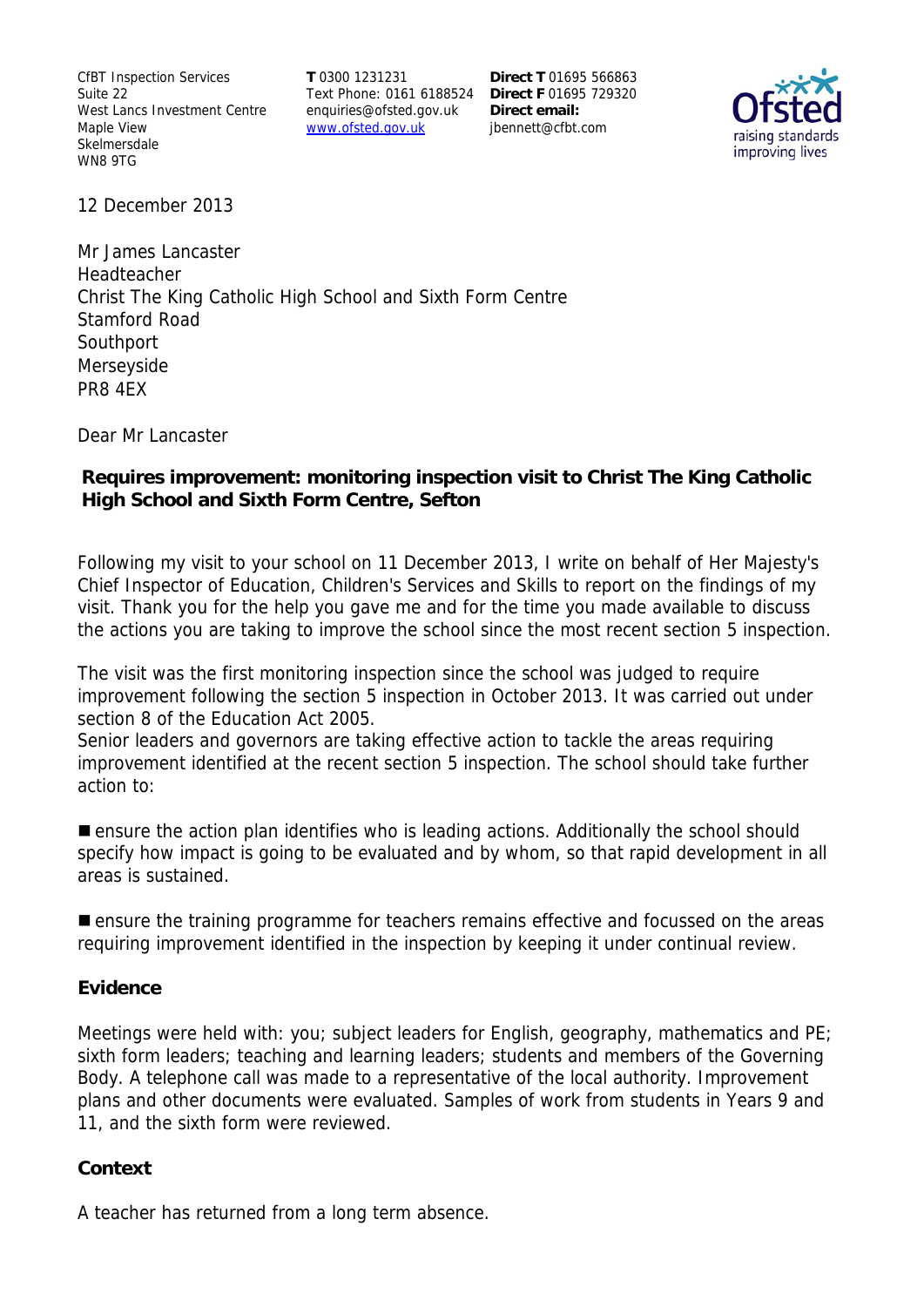## **Main findings**

School leaders are ensuring that teaching improves. They are actively seeking outstanding practice in other schools. This is used as a model to improve weaker subject areas. School records indicate that this has increased students' progress in PE and it is increasing the confidence of teachers of the sixth form. The system for judging teachers' performance has been made more robust. Teachers' performance targets link to the whole school priority of improving the quality of teaching. Targets challenge teachers to ensure that students make at least good progress.

The evaluation of teaching has been reviewed. Lesson observation judgements had been inaccurate. Observations have been suspended for most teachers for a short period until further training of all involved has taken place. Other checks on the quality of learning including scrutiny of students' work and visit to investigate particular aspects of learning in a number of classes continue and have been strengthened. Clearer criteria for the quality of teaching allow both individuals and teams to identify what their immediate priorities should be. A programme of training for all teachers is further improving teaching although this needs to be kept under review to ensure it focuses on the school's highest priorities. All teachers are required to attend identified sessions, other, voluntary, sessions are also well attended. A 'School Learning Community' has been established. This wide-ranging group of teachers allows effective practice to be developed and shared.

Marking and feedback to students remain inconsistent. Planned actions to improve this aspect of teachers' work are at an early stage. The school reports improvement in assessment and marking following a recently concluded work scrutiny. This was not apparent in the sample of students' work reviewed.

Provision in the sixth-form has improved. The most able students are being challenged to think more deeply. They are expected to read a broader range of more demanding material. Visitors with professional careers are being used to raise the aspirations of students. Earlier assessment is used to ensure that Year 12 students have settled on their courses and are making rapid progress. This strategy has helped teachers to ensure that students work hard from the start of their courses. Where weaknesses in teaching have been identified, teachers are encouraged to increase their knowledge of examination requirements by becoming examiners in their subject. Adjustments have been made to course entry requirements to ensure that future sixth-form students follow suitably challenging courses.

Leaders and governors are responding effectively to the inspection. They have planned a comprehensive range of activities to improve teaching and learning. The post-Ofsted action plan is detailed and commits the school to a large number of intended actions. However, it does not identify who has responsibility for ensuring actions happen nor how these will be evaluated and who will do this. It is therefore not clear how leaders will ensure that development will be sufficiently rapid. The plan does not have a tight and published timescale. Without this, it is not certain that all actions will be completed in a systematic way. Subject leaders express confidence in the changes in the school and recognise how their skills are being enhanced. The school's systems for tracking students' progress identified improved achievement in a number of areas which have now been confirmed with the national publication of results. Identification of any students who may be falling behind and action to support them is more decisive.